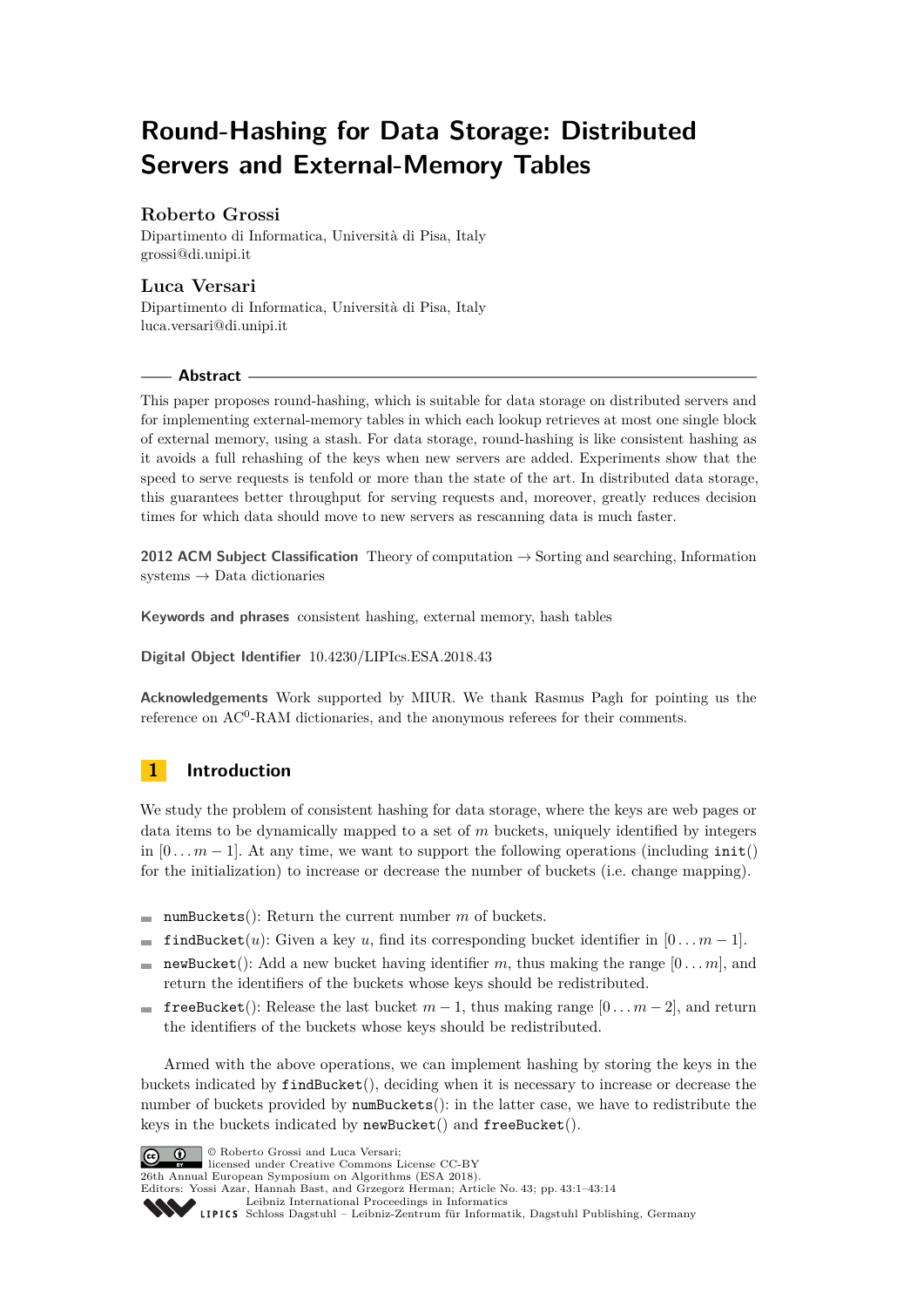#### **43:2 Round-Hashing for Data Storage: Distributed Servers and External-Memory Tables**

<span id="page-1-0"></span>**Table 1** Performance of the hashing methods for *m* buckets (servers). Here  $s_0 \ll m$  is a constant slack parameter (typically  $s = 64$  or 128), and  $\alpha =$  (number of stored keys) */m* is the load factor. Although creating a new bucket moves  $O(\alpha)$  keys on the average, each hashing method can take different time to decide which keys should be moved: "local" means that few other buckets scan their keys, while "distributed" means that all buckets scan their keys in parallel to decide which ones have to move to the new bucket. The  $\tilde{O}$ <sup>()</sup> notation indicates an expected cost.

|                           | find bucket      | space | new bucket             | notes              |
|---------------------------|------------------|-------|------------------------|--------------------|
| consistent hashing [13]   | $O(\log m)$      | O(m)  | $O(\alpha + \log m)$   | local              |
| rendezvous hashing $[24]$ | $O(\log m)$      | O(m)  | $O(m\alpha)$           | distributed        |
| jump consistent hash [14] | $O(\log m)$      | O(1)  | $O(m\alpha)$           | distributed        |
| linear hashing $[15, 16]$ | $O(\log(m/s_0))$ | O(1)  | $\tilde{O}(s_0\alpha)$ | local              |
| round-hashing (ours)      | O(1)             | O(1)  | $\tilde{O}(s_0\alpha)$ | local, no division |

### **History and motivation**

Consistent hashing was invented by Karger et al. [\[13\]](#page-12-0) for shared web caching, and highest random weight hashing (also known as rendezvous hashing) was invented by Thaler and Ravishankar [\[24\]](#page-13-1) for web proxy servers. Both hashing methods were conceived independently around the mid 90s, and shared similar goals with different implementations: cached web pages are assigned to servers, so that when a server goes down, its cached web pages are reassigned to the other servers so as to preserve their load balancing; similarly, when a new server is added, some cached web pages are moved to it from the others. In contrast, a classical randomized load balancing scheme that uses hash mapping with modular operations on *m* is more expensive, as it requires to reallocate most of the keys when *m* changes.

Consistent hashing, in its basic version, maps both web pages and servers to the circular universe  $[0 \dots 2^w - 1]$ , where each hash value requires *w* bits: each web page starts from its hash value in the circular universe and is assigned to the server whose hash value is clockwise met first; this can be done in  $O(\log m)$  time using a search data structure of size  $O(m)$  for *m* servers. Rendezvous hashing, for a given web page *p*, applies hashing to the pairs  $\langle p, i \rangle$  for each server *i*, and then assigns *p* to the server  $i = i_0$  that gives the maximum hash value among these pairs; this is computed in  $O(\log m)$  time using a tree of size  $O(m)$  as discussed by Wang and Ravishankar [\[26\]](#page-13-2). The first two rows of Table [1](#page-1-0) report a summary of these bounds. Both methods apply their rule above when a server is deleted or added. They have been successfully exploited in the industry, e.g. Akamai, Microsoft's CARP, Chord [\[23\]](#page-13-3), and Amazon's Dynamo [\[8\]](#page-12-4) to name a few.

Recently, Lamping and Veach presented jump consistent hashing [\[14\]](#page-12-1) at Google, observing that it can be tailored for data centers and data storage applications in general. In this scenario, servers cannot disappear, as this would mean loss of valuable data; rather, they can be added to increase storage capacity.<sup>[1](#page-1-1)</sup> As a result, the hash values "jump" to higher values for the keys moved to a new bucket; moreover, the hash values are a contiguous range  $[0...m-1]$  for *m* servers, rather than a subset of *m* integers from  $[0...2^w-1]$ . This has a dramatic impact on the performance of the jump consistent hash, as illustrated in [\[14\]](#page-12-1), observing that only balance and monotonicity should be guaranteed from the original proposal in [\[13\]](#page-12-0). The auxiliary storage is just  $O(1)$ , as shown in the third row of Table [1;](#page-1-0) average query cost is the *m*-th harmonic number, so  $O(\log m)$ , with no worst case guarantee.

<span id="page-1-1"></span><sup>1</sup> Data is split into shards, where each shard is handled by a cluster of machines with replication, thus it is not acceptable for shards to disappear [\[14\]](#page-12-1).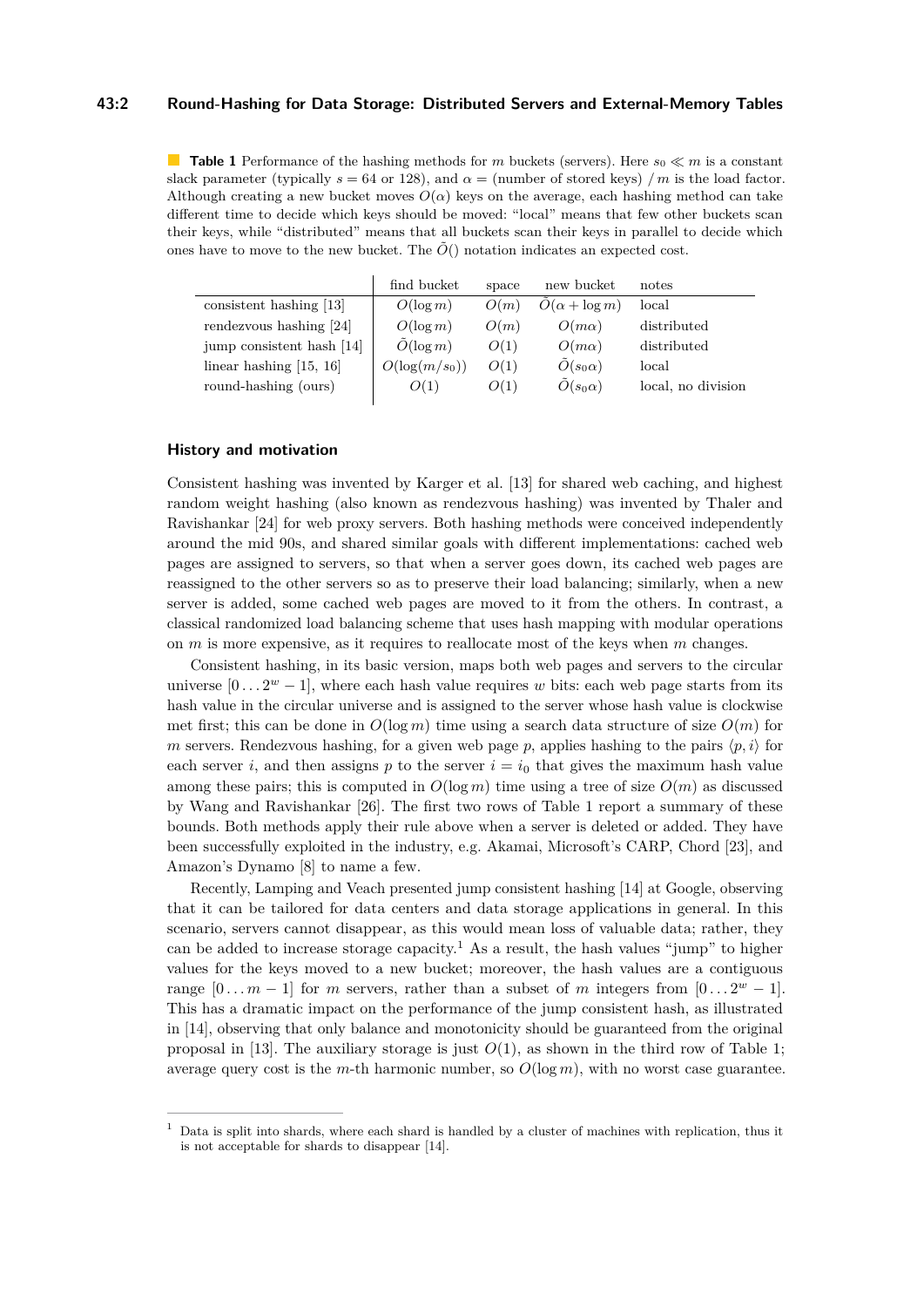We observe that linear hashing, introduced by Litwin [\[16\]](#page-12-3) and Larson [\[15\]](#page-12-2) at the beginning of the 80s, can also be successfully employed in this scenario: as reported in the fourth row of Table [1,](#page-1-0) the resulting cost is  $O(\log m)$  time with  $O(1)$  space, where  $s_0 \leq m$  is a user-selectable parameter that can be conveniently fixed to be  $s_0 = O(1)$ .

Looking at the first four rows in Table [1,](#page-1-0) when a new bucket is created,  $O(\alpha)$  keys on average are moved from the other buckets, where  $\alpha$  is the load factor, namely, the number of stored keys divided by the number *m* of buckets.[2](#page-2-0) However, the hashing methods take different time to decide which keys should be move. Specifically, consistent hashing has to examine the  $O(\alpha)$  keys in the two neighbor servers in the worst case, and update the data structure in  $O(\log m)$  time.<sup>[3](#page-2-1)</sup> Rendezvous hashing requires that each bucket scans its keys and test whether the new bucket is now the maximum for some of them. Hence all the keys are scanned,  $O(m\alpha)$ , but only  $O(\alpha)$  of them are moved in total. Jump consistent hashing needs to perform a similar task, to see which keys "jump" to the new bucket. Linear hashing requires to scan the keys in  $s_0 = O(1)$  buckets to find the  $O(\alpha)$  ones to move.

### **Our hashing scheme**

In the scenario of consistent hashing for data storage, we present a new mapping scheme, called *round-mapping*, to implement the operations  $init()$ ,  $numBuckets()$ ,  $findBucker(u)$ , newBucket(), and freeBucket() mentioned before. Based on this, we obtain *round-hashing*, which computes the hash value of the given key and invokes round-mapping for this value achieving  $O(1)$  time and space in the worst case, as shown in the last row of Table [1.](#page-1-0) This is a desirable feature, as otherwise hashing with no worst-case guarantee can pose security threats, such as algorithmic complexity attacks [\[3,](#page-12-5) [7\]](#page-12-6) for low-bandwidth denial of service exploiting its worst-case behavior. Our scheme adds new buckets in a round-robin fashion by interleaving them with the existing buffers, so as to grow stepwise. For a constant slack parameter  $s_0 \ll m$  (typically  $s_0 = 64$  or 128), round-hashing can guarantee that the number of keys in the most populated bucket is at most  $1 + 1/s_0$  times the number of keys in the least populated bucket.

Compared to the other schemes in Table [1,](#page-1-0) round-hashing is much simpler and faster due to the fixed arithmetic scheme of round-mapping that avoids division. This brings us in the realm of the cost of instructions on a commodity processor. To concretely illustrate our points, we refer to Intel processors [\[11\]](#page-12-7). Here Euclidean division is not our friend: integer division and modulo operations on 64-bit integers take 85–100 cycles, whereas addition takes 1 cycle (and can be easily pipelined). Interestingly, this goes in the direction of the so-called AC<sup>0</sup>-RAM dictionaries (e.g. see Andersson et al. [\[2\]](#page-12-8)) and Practical RAM (e.g. see Brodnik et al. [\[4\]](#page-12-9) and Miltersen [\[18\]](#page-13-4)), where integer division and multiplication are not permitted, among others. However, multiplication should be taken with a grain of salt as, surprisingly, it takes 3–4 cycles (which becomes 1 cycle when it can be pipelined). Also, the modulo operation for powers of two or for small constants proportional to  $s<sub>0</sub>$ , can be replaced with a few shift and multiplication operations [\[10\]](#page-12-10) as available, for instance, in the gcc compiler from version 2.6. Our implementation of round-hashing avoids general integer division and modulo operations because they are almost two orders of magnitude slower than the other operations: using them could nullify the advantage of the  $O(1)$  time complexity. Furthermore, adding buckets is also fast and a straight-forward modification of the scheme.

<span id="page-2-0"></span> $^{\rm 2}$  We are assuming, wlog, that the buckets have all the same size.

<span id="page-2-1"></span><sup>3</sup> For the sake of discussion, we consider the basic version of consistent hashing, and refer the reader to [\[13,](#page-12-0) [14\]](#page-12-1) for the version with multiple hash values per server.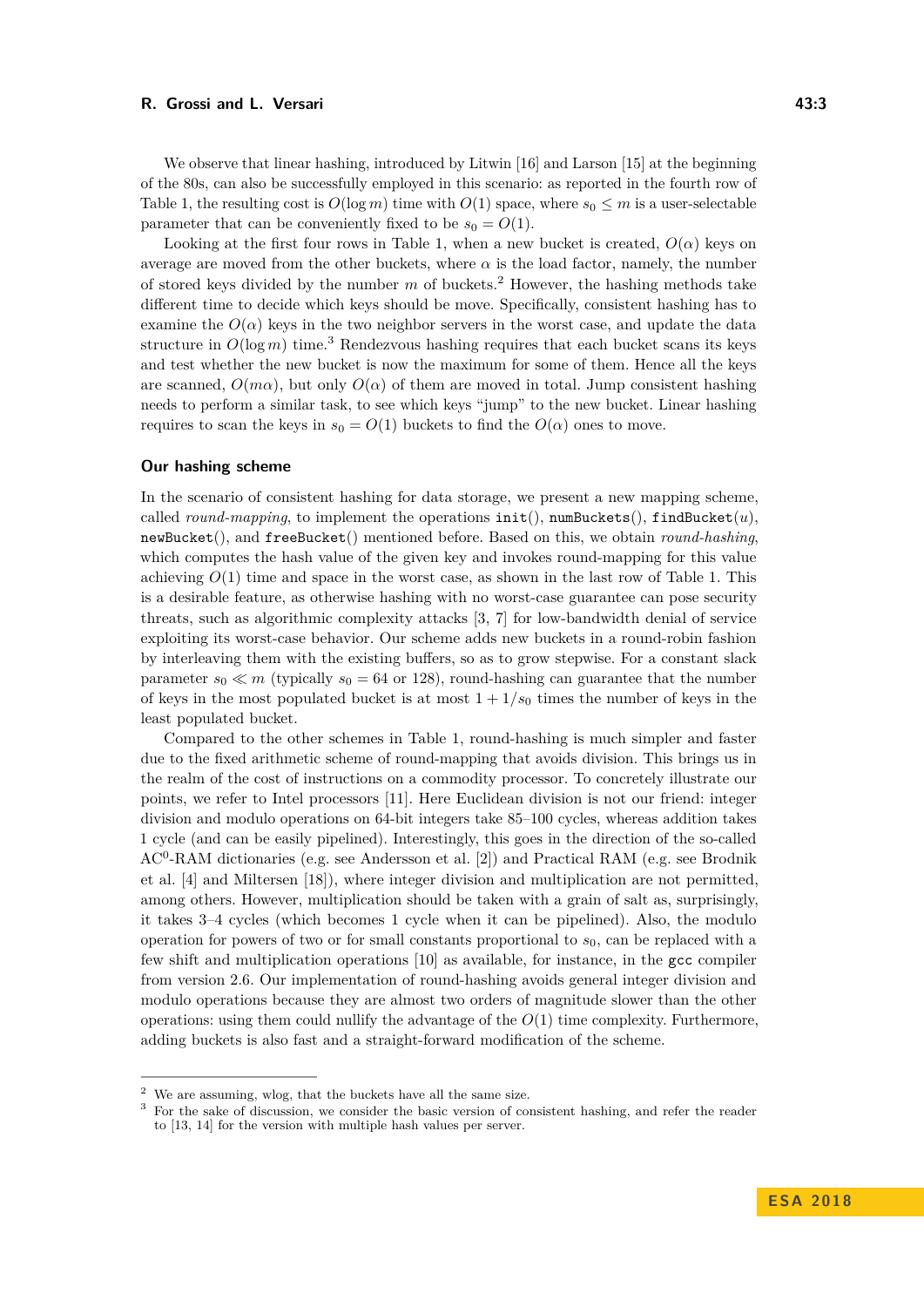#### **43:4 Round-Hashing for Data Storage: Distributed Servers and External-Memory Tables**

### **Distributed servers**

Motivated by the application to distributed servers, we performed an experimental study of the above hashing methods, applying our tuning wherever possible. The code is publicly available at [https://github.com/veluca93/round\\_hashing](https://github.com/veluca93/round_hashing) to replicate the experiments.

Our first observation addresses how balanced are the buckets filled with the hashing methods in Table [1.](#page-1-0) By uniformly sampling all the possible keys, their hash values can be used to estimate how far the number of keys in buckets are from the ideal load factor  $\alpha$ , reporting the least and the most populated buckets after the experiments. We observed that jump consistent hashing is very close to  $\alpha$ , ranging from 0.988  $\alpha$  to 1.012  $\alpha$ ; the experimental study in [\[14\]](#page-12-1) shows that it compares favorably with consistent hashing (rendezvous hashing is not directly compared). We can match this performance by setting  $s_0 = 128$  for linear hashing and  $s_0 = 64$  for round-hashing.

As a result of our tuning, to find the bucket number for a key, round-hashing is almost an order of magnitude faster than jump consistent hashing, and even much faster than the other hashing methods in Table [1.](#page-1-0) This is crucial for the system throughput: first, round-hashing can *serve* tenfold or more requests; second, when a new bucket number is added, it improves the performance of *rescanning* the keys to decide which ones move to the new bucket. We refer the reader to Section [3](#page-8-0) for further details on our experimental study.

#### **External-memory tables**

It is interesting to apply round-hashing to high-throughput servers with many lookup requests, relatively few updates, and where some keys can be kept in a stash in main memory. We obtain a variant of dynamic hash tables, called *round-table*, and adopt the the EM model [\[1\]](#page-12-11) to evaluate the complexity. Let *n* be the number of keys currently stored in the table, and *B* be the maximum number of keys that fit inside one block transfer, where a stash of *k* keys can be kept in main memory. We measure space occupancy using the *space utilization* 1 −  $\epsilon$ , where  $0 \leq \epsilon < 1$ , defined as the ratio of the number *n* of keys divided by the number of external-memory blocks times *B*, hence the number of blocks is  $\lceil \frac{n}{B(1-\epsilon)} \rceil$ . In other words,  $\epsilon$  represents the "waste" of space in external memory, so the lower  $\epsilon,$  the better.

Round-table achieves the following bounds. Each lookup reads just 1 block from external memory in the worst case, taking  $O(1)$  CPU time and thus requiring only  $O(1)$  words from main memory. Each update (insertion or deletion) requires to access at most  $4s<sub>0</sub>$ blocks in external memory, in the worst case, taking  $O(s_0(B + \log n/\log \log n))$  CPU time w.h.p. (expected time is  $O(s_0B)$ ) and using  $O(B)$  memory cells. The number of keys in the stash is  $k \approx n / \exp(B)$ . Experiments in Section [4](#page-9-0) confirm our estimation.

In the literature for external-memory hashing, Mirrokni et al. [\[19\]](#page-13-5) provide a version that keeps bucket load within a factor of  $1 + \epsilon$ , but cannot guarantee at most one memory access. The optimal bounds in Jensen and Pagh [\[12\]](#page-12-12) and Conway et al. [\[6\]](#page-12-13) do not require the stash, with no guarantee of at most one memory access. As for the work on tables with one external-memory access, some results [\[17,](#page-12-14) [9\]](#page-12-15) rely on perfect hashing, but are either not dynamic or cannot reach arbitrarily high utilization. A recent cuckoo hashing based approach [\[21\]](#page-13-6), combined with in-memory Bloom filters to ensure that lookups access the correct position, is not simple to dynamize. A general scheme [\[22\]](#page-13-7) relies on perfect hashing to store the stash on external memory, thus having higher worst-case cost for insertions. The result in [\[5\]](#page-12-16) achieves single-access lookups, but at the cost of  $O\left(\frac{n}{B(1-\epsilon)}\right)$  internal memory. A solution based on predecessor search needs  $O\left(\frac{n}{B}\right)$  internal memory, as discussed in [\[20\]](#page-13-8).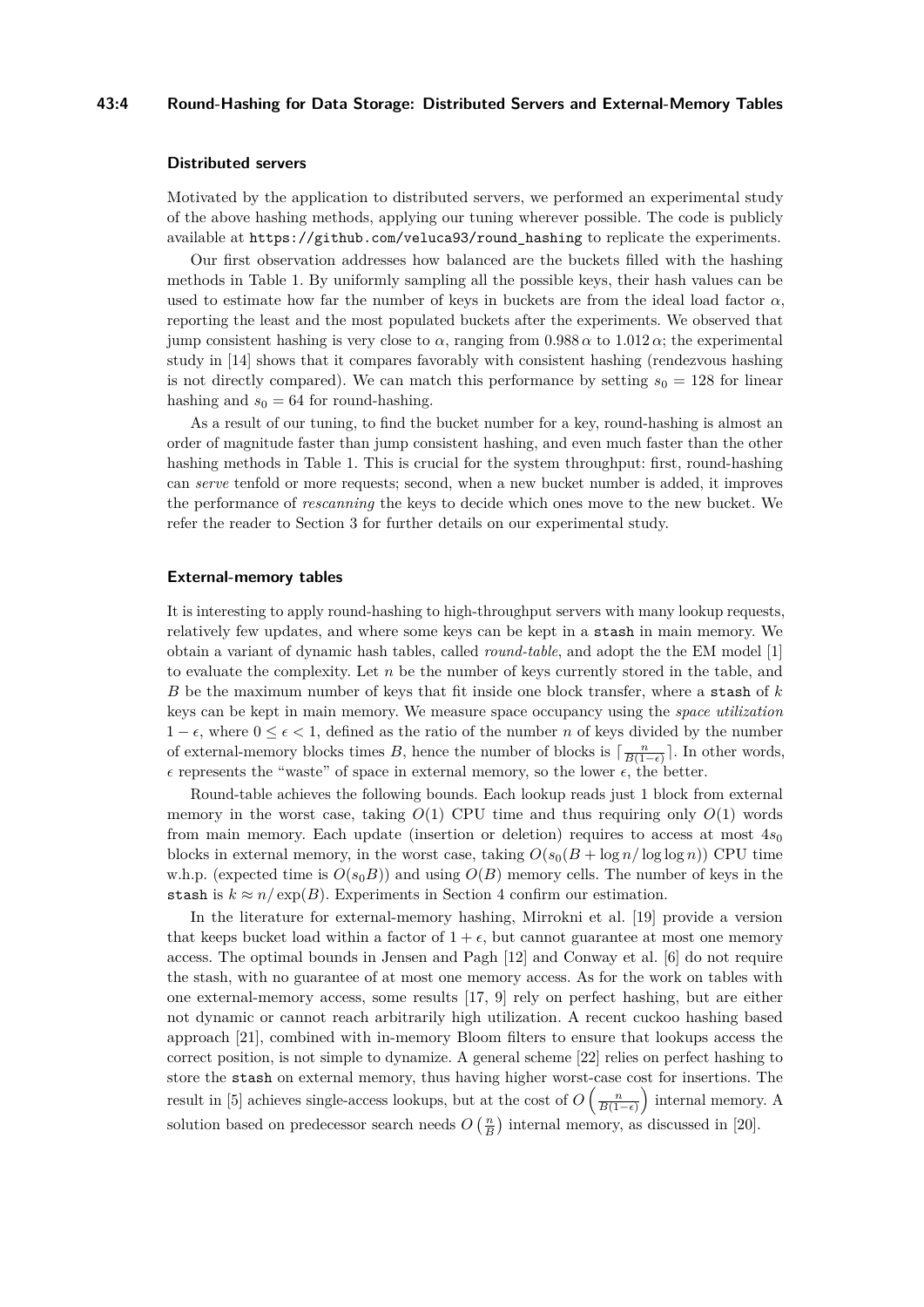<span id="page-4-0"></span>

**Figure 1** Example of round-mapping with  $s_0 = 3$ , where the sequences of bucket numbers are not actually materialized by our algorithm. Black colored bucket numbers represent those buckets that have been added during round *q*.

### **2 Round-Mapping and Round-Hashing**

Conceptually we map the range of our hash function onto a circle of unitary circumference, starting from a fixed point 0. For a given integer  $s_0 > 1$ , the circumference is then split into arcs of length proportional to either  $1/s$  or  $1/(s+1)$  for some integer  $s$  ( $s_0 \leq s \leq 2s_0 - 1$ ). We refer to arcs of length proportional to  $1/s$  (resp.  $1/(s+1)$ ) as *long* (resp. *short*) arcs. At any time *all the short arcs, if any, appear consecutively* along the circumference, starting from point 0 and proceeding clockwise (hence, also the long arcs appear consecutively).

Each arc has a corresponding *arc number*, which is simply its position along the circumference, and *bucket number*, which is assigned at the moment of the creation of the arc and maintained implicitly as the algorithm progresses. All elements whose hash value fall inside a given arc are assigned to the corresponding bucket.

At the beginning, we set  $s = s_0$  and start with  $s_0$  long arcs. We also keep a counter for the number of buckets, initially zero.

Operation numBuckets() simply returns the value of the above counter in  $O(1)$  time.

Operation  $findBucket(u)$  is more involved, and is discussed in Section [2.1.](#page-5-0)

Operation newBucket() is implemented in  $O(s_0)$  time by looking at long arcs, as follows. First, we check the border condition "all arcs are short": in that case, if  $s < 2s_0 - 1$  then we set  $s := s + 1$ ; else, we set  $s := s_0$ ; either way, all the arcs become long. Second, we run *step s* to allocate a new bucket by taking the first *s* long arcs that are encountered clockwise along the circumference, and by replacing them with new  $s + 1$  short arcs, say,  $a_0, a_1, \ldots, a_s$ . Their associated bucket numbers are mapped in the following way: the bucket numbers for  $a_0, a_1, \ldots, a_{s-1}$  are inherited from the *s* long arcs that created them; the bucket number of  $a_s$  is the value of the counter, which is then increased by 1.

### $\blacktriangleright$  **Lemma 1.** At any time, the number of long arcs is always a multiple of *s*.

Figures [1](#page-4-0) and [2](#page-5-1) show an example when a sequence of calls to newBucket() is performed (only some snapshots of the computation are presented). To understand the example, it helps to introduce a couple of concepts. We say that a *round* starts when the condition  $s = s_0$ holds. Let the rounds be numbered as  $q = 0, 1, 2, \ldots$ , and let the length  $len(q) = s_0 2^q$  of a round *q* represent the number of buckets at the end of its step  $s = 2s_0 - 1$ . For example, choosing  $s_0 = 3$ , the first rounds  $q = 0, 1, 2, 3$  are shown in Figure [1.](#page-4-0) At step  $s = 4$  of round  $q = 4$ , shown in Figure [2,](#page-5-1) each call to new Bucket() takes *s* consecutive bucket numbers and inserts a new bucket number: after 0 1 2 24 it inserts 32, after 12 16 20 25 it inserts 33, after 6 8 10 26 it inserts 34, and so on. Note that 32, 33, 34, etc., are *native* of round *q* = 4 as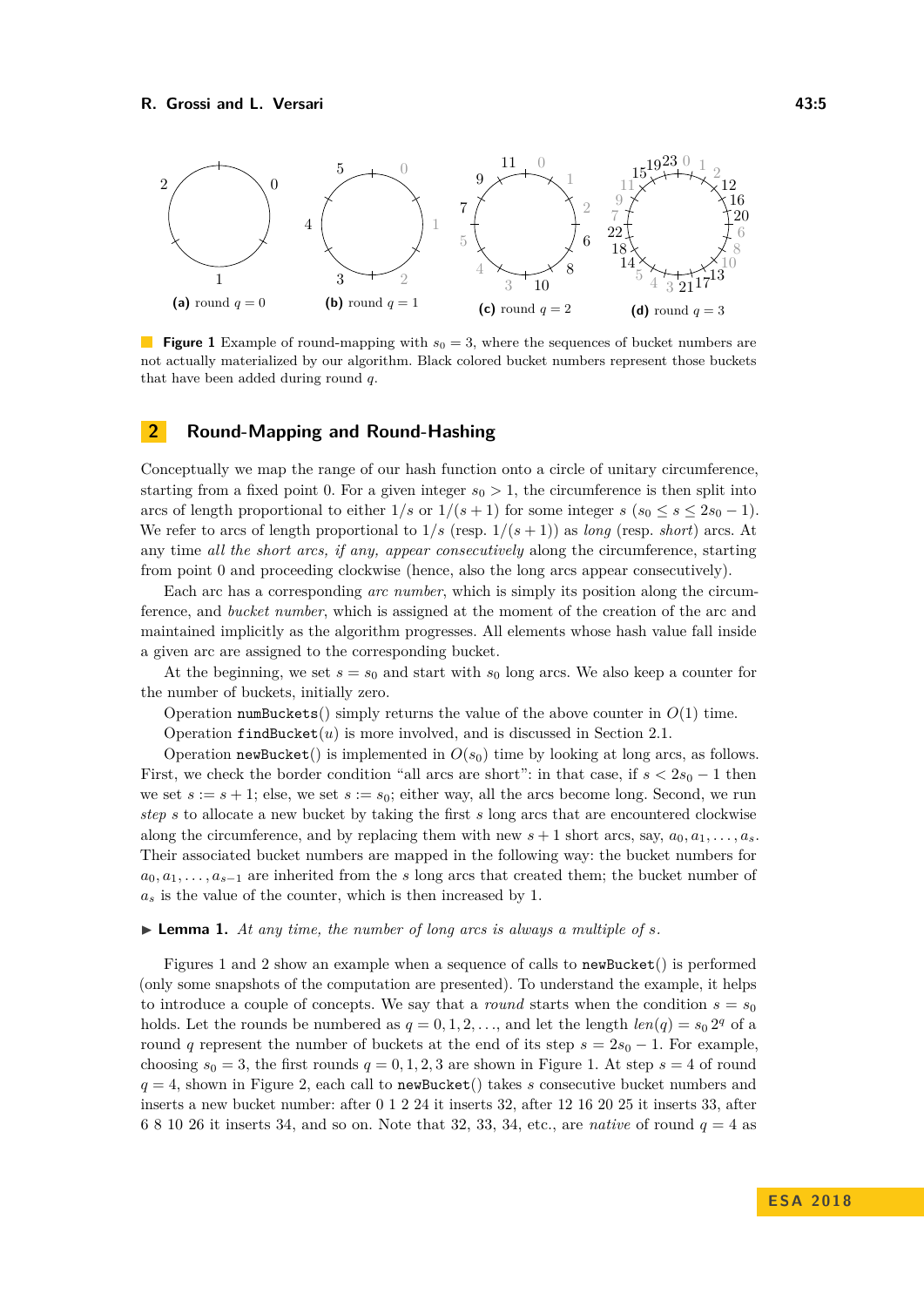<span id="page-5-1"></span>

**Figure 2** More detailed examples with  $s_0 = 3$  during round  $q = 4$ . Long arcs are thicker.

**Algorithm 1:** Mapping from arcs to buckets.

```
1 Function findBucket(u)
  2 j \leftarrow \text{arc hit by } u3 if j < s_0 then return j
  \textbf{4} \quad | \quad \textbf{if} \; j > p \; \textbf{then} \; j' \leftarrow j - \frac{p+1}{s+1}, \, s' = s5 \vert else j' \leftarrow j, s' = s + 16 x \leftarrow (j' \mathbin{\%} s') \mathbin{\%} s_0\mathbf{z} \mid q' \leftarrow q +s
                                    -1s0
                                           \overline{\phantom{a}}\mathbf{s} \quad \begin{array}{|c|c|c|c|c|} \hline \mathbf{s} & i=\left(1+\left|\frac{s'-1}{s_0}\right|\right)\cdot\left|\frac{j'}{s'}\right|+\left|\frac{j' \%_{s'} }{s_0}\right| \hline \end{array}\frac{\%s'}{s_0}9 return pos(i, x, q0
                                                 )
10 Function pos(i, x, q)11 e \leftarrow position of the least significant bit 1 in i
\frac{\left( s_0+x\right) 2^{q}+i}{2^{e+1}}
```
<span id="page-5-2"></span>they are created there. Black numbers in Figures [1](#page-4-0) and [2](#page-5-1) indicate which bucket numbers are native for the round. After step  $s = 2s_0 - 1$ , each round contains twice the bucket numbers than the previous round. Also, the concatenation of every other chunk of  $s_0$  non-native bucket numbers, produces exactly the outcome of the previous round. We will exploit this regular pattern in the rest of the section.

Operation freeBucket() is simply the unrolling of the last newBucket() operation performed, hence, it also requires  $O(s_0)$  time.

### <span id="page-5-0"></span>**2.1 Implementation of** findBucket**(***u***)**

We exploit the invariant property that short arcs are numbered from 0 to  $p$ , and thus  $p+1$  is a multiple of  $s+1$ , where p is maintained as the last added short arc. We also use  $pow(a)$ , where  $a > 0$ , to denote the largest integer exponent  $e \geq 0$  such that  $2^e$  divides *a* (a.k.a. 2-adic order). Equivalently,  $pow(a)$  is the position of the least significant bit 1 in the binary representation of the unsigned integer *a >* 0.

First, consider the ideal situation: after the step  $s = 2s_0 - 1$  of round q, we have  $len(q)$ buckets, numbered consecutively from 0 to  $len(q) - 1$ . We also have  $len(q)$  arcs on the circle, numbered consecutively from 0 to  $len(q) - 1$ . As arc *j* is mapped to bucket number  $b(j)$ using our scheme, we give a closed formula for  $b(j)$  that can be computed in  $O(1)$  time in the word RAM model, where divisions and modulo operations involve just powers of two or constants in the range  $[s_0 \dots 2s_0]$  (see Algorithm [1\)](#page-5-2).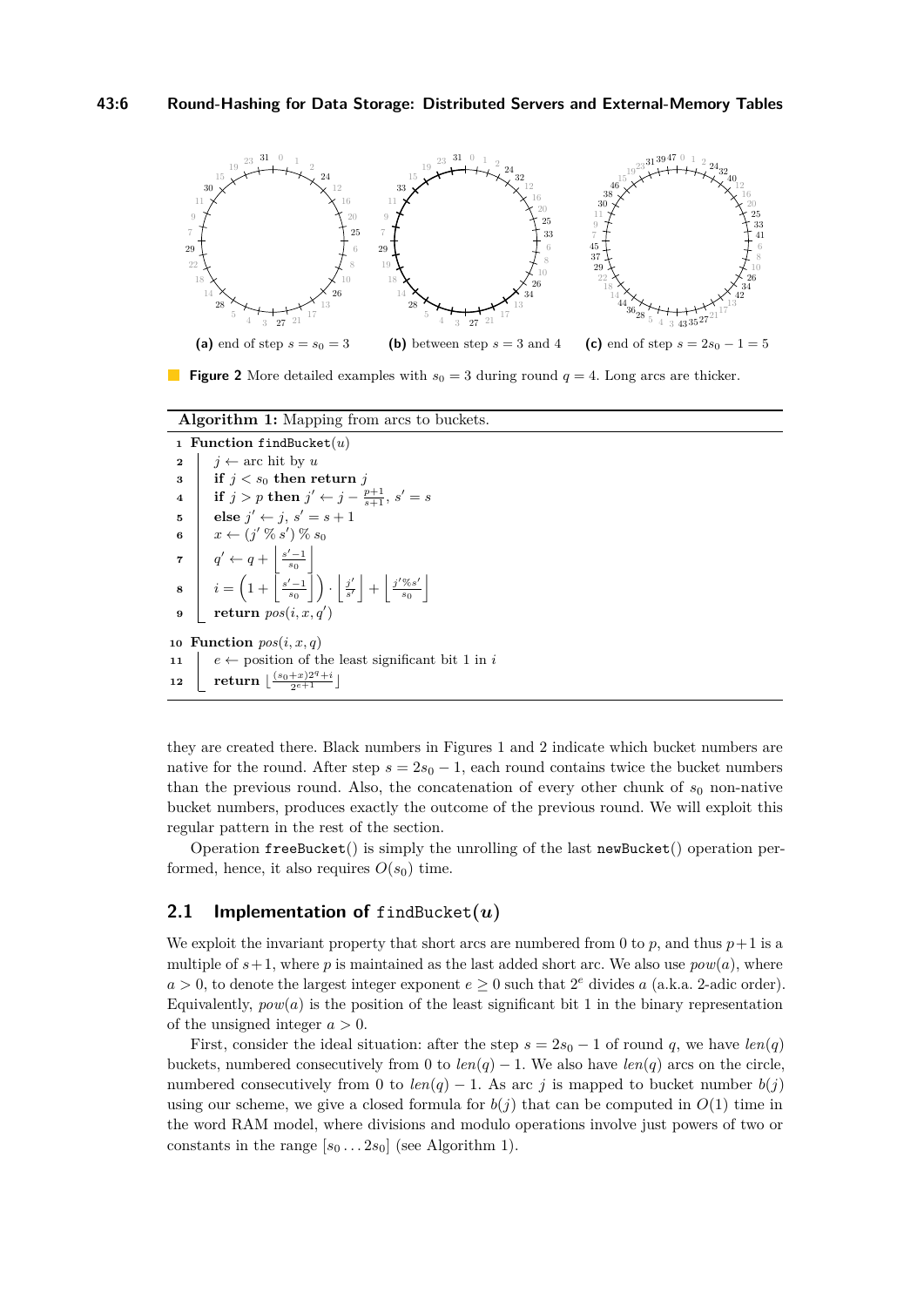Let  $j = s_0 i + x$  where  $x \in \{0, 1, \ldots, s_0 - 1\}$ . If  $i = 0$ , then  $b(j) = b(x) = x$ . Thus  $b(j) = j$ for  $0 \leq j \leq s_0$ . Hence, let assume  $i > 0$  in the rest of the section, and thus we need to compute  $b(j)$  for  $j > s_0$ .

We say that the bucket number in position *j* belongs to *chunk i* (hence, a chunk is of length *s*0). For odd values of *i*, the bucket number is native for round *q*. For even values of *i*, the bucket number is native for round  $q - pow(i)$ , as it can be checked in Figure [1:](#page-4-0) for example, in round *q* after the last step, bucket number 9 is in position  $j = 37 = 3 \cdot 12 + 1$ , so  $i = 12$  and 9 is native for round  $q - pow(i) = 4 - 2 = 2$ . In general, as  $pow(i) = 0$  when *i* is odd, we can always say that the bucket number is native for round  $q - pow(i)$  for  $i > 0$ . Another useful observation is that the smallest native number in round *q* is  $len(q-1)$  by construction (e.g. 24 in round  $q = 4$ ).

In the ideal situation, we find the native round for the bucket number at position  $j$ : as its chunk is preserved in the native round, we can use its offset *x* inside the chunk to recover the value of that bucket number. In the native round *q*, each chunk *i* starts with bucket number *len*( $q$  − 1) as previously observed, increased by one for each such chunk, thus the first bucket number in chunk *i* is  $len(q - 1) + |i/2|$ . Also, any two adjacent numbers in the chunk, differ by 2 *<sup>q</sup>*−<sup>1</sup> by construction. Summing up, there are two cases for the bucket number for *j*:

*i* odd and thus native for round *q*: the bucket number is  $\left| \frac{(s_0+x)2^q+i}{2} \right|$ 

*i* even and thus native for round *q* − *pow*(*i*): the bucket number is  $\frac{(s_0+x)2^q+i}{2^{pow(i)+1}}$  $\frac{2^{9}+x}{2^{pow(i)+1}}$  $\blacksquare$ 

As  $pow(a) = 0$  when *a* is odd, we can compactly write these positions in the ideal situation as

$$
pos(i, x, q) = \left\lfloor \frac{(s_0 + x)2^q + i}{2^{pow(i) + 1}} \right\rfloor
$$

Second, consider the general situation, with an intermediate step  $s_0 \leq s \leq 2s_0 - 1$  in round *q*. Recall that we know the position *p* of the last created arc. This gives the following picture. The first  $p + 1$  short arcs in clockwise order can be seen as  $\frac{p+1}{s+1}$  consecutive groups, each of *s* + 1 arcs, and the remaining arcs are long and form groups of *s* arcs each. Let us set  $s' = s + 1$  in the former groups, and  $s' = s$  in the latter groups. In the following, we equally say that each group contains  $s'$  arcs or that each group contains  $s'$  bucket numbers. In general, we say *s'* entries (arcs or bucket numbers) when it is clear from the context.

A common feature is that the first  $s_0$  entries of each group are inherited from the previous round, and the last  $s' - s_0$  entries in each group are those added in the current round: each new entry is *appended* at the end of each group, so the entry in position *p* is the last in its group.

Now, given a position  $j$ , we want to compute  $b(j)$ , the corresponding bucket number. The idea is to reduce this computation to the ideal situation analyzed before.

If  $j > p$ , we conceptually remove one entry for each group such that  $s' = s + 1$ . This is equivalent to set  $j := j - \frac{p+1}{s+1}$  and, consequently,  $p := p - \frac{p+1}{s+1}$ . Now, we have all the groups of the same size  $s'$ , which are sequentially numbered starting form  $0$ .

Let  $i' = |j/s'|$  be the number of the group that contains the entry corresponding to *j*. We now decide whether  $j$  is one of the first  $s_0$  entries of its group or not. We have two cases, according to the value of  $r = j \, \% \, s'$ .

If  $r < s_0$ , the wanted entry is one of the first  $s_0$  entries of its group. If we concatenate those entries over all groups, we obtain the ideal situation of the previous round  $q - 1$ . There, the wanted entry occupies position  $j' = s_0i' + r$ . Hence,  $b(j) = pos(i', r, q - 1)$  in the ideal situation.

If  $r \geq s_0$ , the wanted entry is one of the last s' entries of its group. Analogously, if we concatenate those entries over all groups, the position of the wanted entry becomes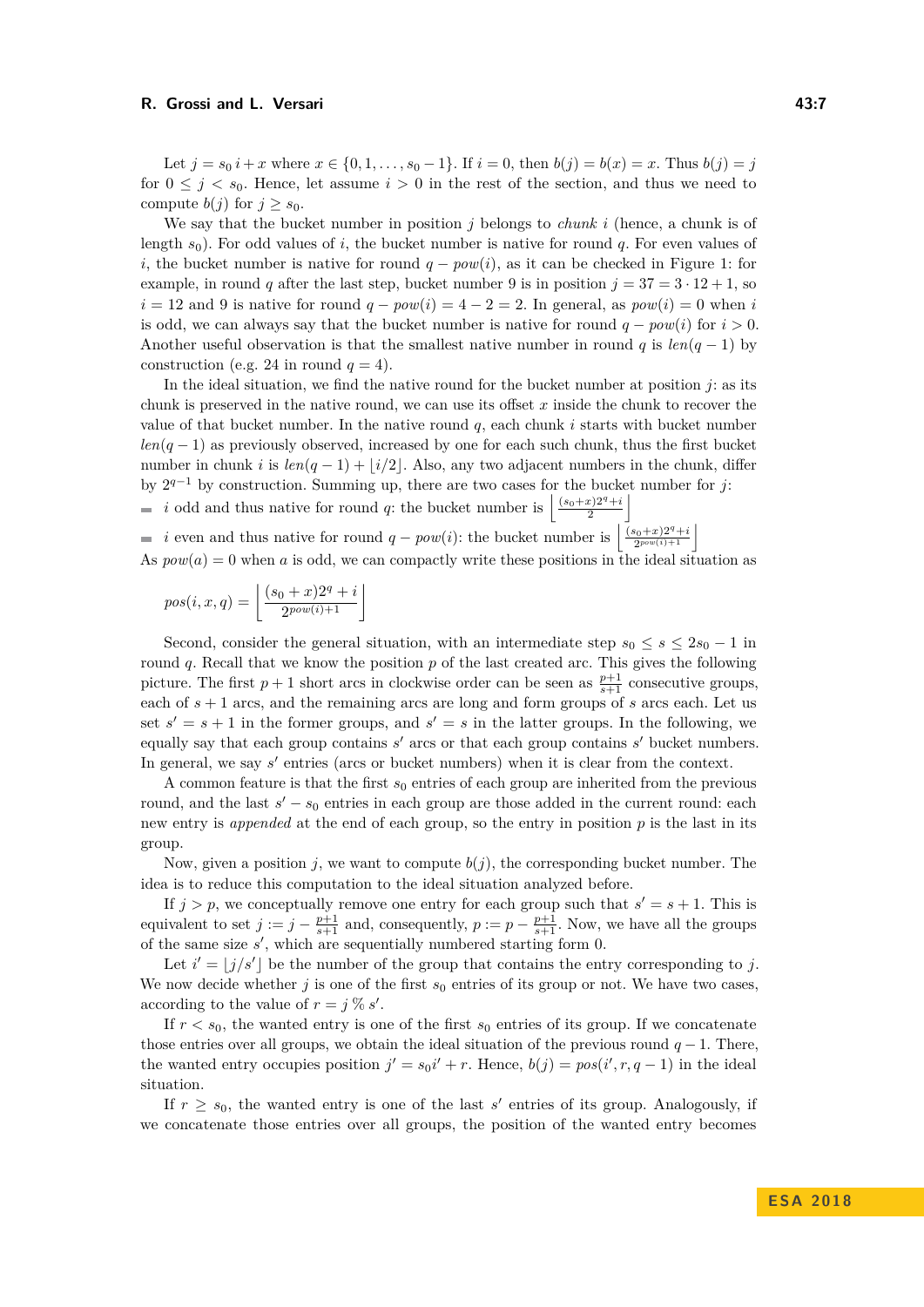### **43:8 Round-Hashing for Data Storage: Distributed Servers and External-Memory Tables**

<span id="page-7-0"></span>

**Figure 3** Time needed to compute a single hash as the number of buckets varies.

 $j'' = (s' - s_0)i' + r - s_0$ , where  $x = r - s_0$  is the internal offset. However, we cannot solve this directly. We use instead the observation that the futures entries that will contribute to get the ideal situation for round *q*, will be *appended* at the end of each group. In this ideal situation, the wanted entry correspond to arc  $2i' + 1$  and is at position  $j' = s_0(2i' + 1) + r - s_0$ for round *q*. Thus,  $b(j) = pos(2i' + 1, r - s_0, q)$  in the ideal situation.

We can summarize the entire computation of  $b(j)$  in an equivalent formula computed by Algorithm [1](#page-5-2) that can be computed in *O*(1) time.

 $\blacktriangleright$  **Lemma 2.** findBucket() *can be implemented in*  $O(1)$  *time using bitwise operations.* 

Interestingly, findBucket() is much faster than other approaches known in the literature for consistent hashing, as we will see in the experiments.

 $\triangleright$  **Theorem 3.** *Round-mapping with integer parameter*  $s_0 > 1$  *can be implemented using*  $O(1)$ *words, so that* init()*,* numBuckets() *and* findBucket() *take O*(1) *time, and* newBucket() *and* freeBucket() *take*  $O(s_0)$  *time.* 

Round-hashing computes the hash value of the given key and invokes round-mapping to obtain its bucket number. Whenever it decides to increase or decrease the number *m* of buckets, it invokes again round-mapping to know the  $\Theta(s_0)$  buckets whose keys must be redistributed. Letting  $\alpha$  be the load factor, namely, the overall number of stored keys divided *m*, we obtain the result in the last row of Table [1.](#page-1-0)

 $\triangleright$  **Theorem 4.** *Round-hashing with integer parameter*  $s_0 > 1$  *requires*  $O(1)$  *working space and takes O*(1) *time to find the bucket for the key to be searched, inserted or deleted, and*  $O(s_0\alpha)$  *average time to add or remove a bucket whenever needed.*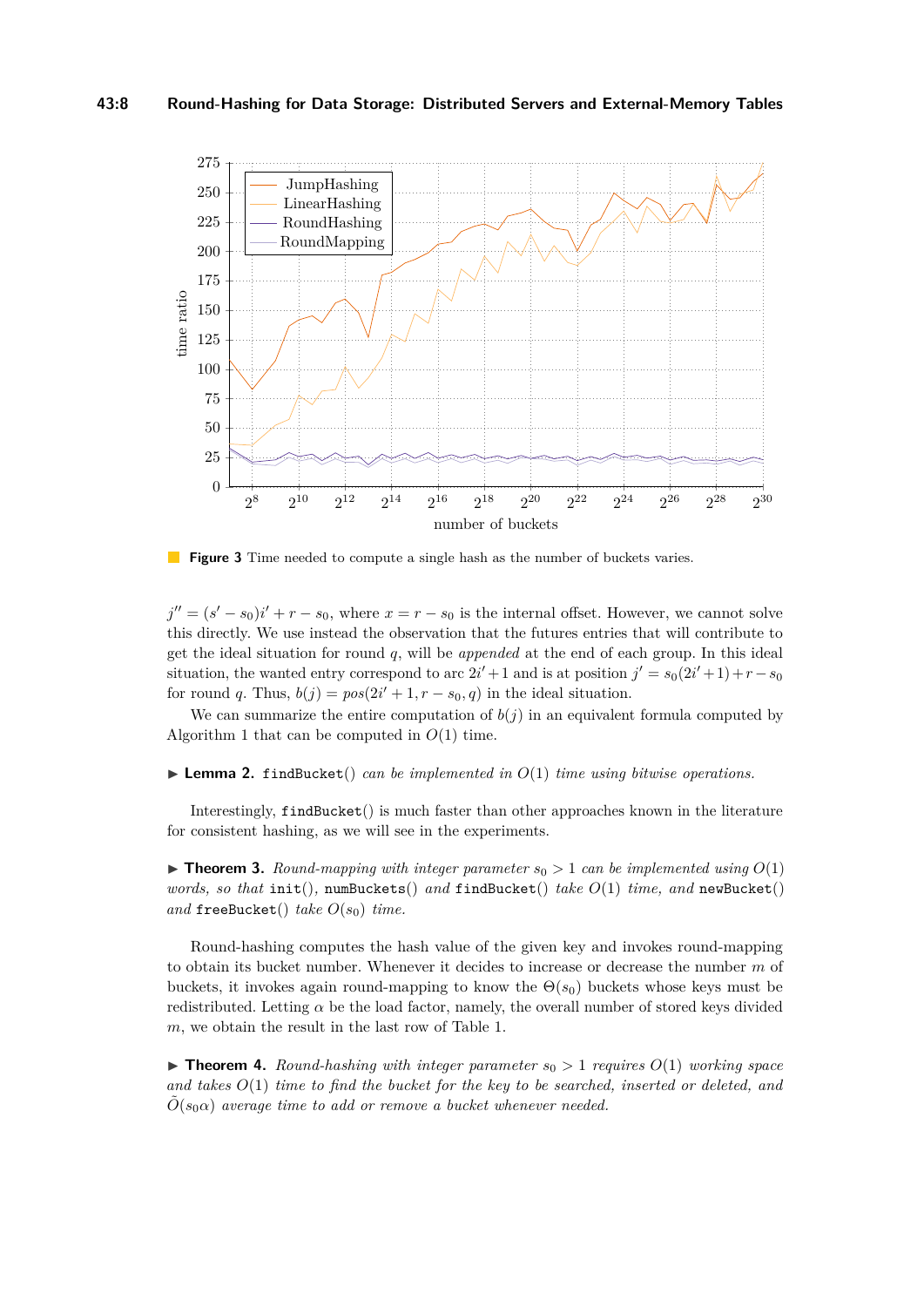### <span id="page-8-0"></span>**3 Distributed Servers**

We experimentally evaluated round-hashing and our C implementation of Algortihm [1,](#page-5-2) on a commodity hardware based on Intel Xeon E3-1545M v5 CPU and 32Gb RAM, running Linux 4.14.34, and using gcc 7.3.1 compiler. We give some implementation details on the experimented algorithms, observing that we decided not to run consistent hashing [\[13\]](#page-12-0) and rendezvous hashing [\[24\]](#page-13-1) as they are outperformed by jump consistent hashing as discussed in detail in [\[14\]](#page-12-1). Specifically, we ran the following code.

- $\equiv$ Jump consistent hashing [\[14\]](#page-12-1): we employed the implementation provided by the authors' optimized code.
- Linear hashing [\[15,](#page-12-2) [16\]](#page-12-3): the pseudocode is provided but not the code, which we wrote  $\mathcal{L}_{\mathcal{A}}$ in C. As for the  $O(\log m)$  hash functions, we followed the approach suggested in [\[15\]](#page-12-2): we employed the fast and high-quality pseudo-random number generator in [\[25\]](#page-13-9) using the key to hash as a seed and the *j*th output as the outcome of the *j*th hash function. This takes constant time per hash function. Moreover, we replaced all modulo operations with the equivalent faster operations, as we did for round-mapping.
- Round-hashing (this paper): we employed the first output from the pseudo-random number generator in [\[25\]](#page-13-9) as hash value. We chose the size of our hash range to be a power of two, so that mapping a hash value to an arc number can be done without divisions: we computed the product between the number of buckets and the hash value, divided by the maximum possible hash value. Note that some care is required to compute the product correctly as it may overflow.

It is worth noting that replacing the expensive division was very effective in our measurements. In particular, we replaced the division by  $s'$  in Algorithm [1](#page-5-2) with the precomputed equivalent combination of multiplication and shift: as  $s_0 \leq s' \leq 2s_0$ , this can be done at initialization time with a constant amount of work. This reduced the time per round-hashing call from 14*.*02ns to 8*.*71ns, a 60% decrease, which is an interesting lesson that we learned.

Figure [3](#page-7-0) shows the running times for the above implementations, when computing ten million hash values, as the number of buckets varies on the x-axis. On the y-axis, the running times are reported for jump consistent hashing, linear hashing, round-hashing and roundmapping alone (i.e. given a position *u* in the circumference, return its bucket number). As it can be seen, the costs of round-hashing and round-mapping are very close and *constant* along the x-axis, outperforming the non-constant costs of jump consistent hashing and linear hashing, which behave similarly when the number of buckets is large. Note that round-hashing has at least an order of magnitude improvement at around  $2^{16}$  buckets and on, which indicates that it scales well.

All the running times in Figure [3](#page-7-0) were normalized by the time needed to compute the sum of all the values. Looking at the absolute figures, the running time for the sum is about 0*.*4ns per element, and that of round mapping is 8–10ns per element (and the pseudo-random number generator in [\[25\]](#page-13-9) takes twice the cost of the sum).

Speed is not the whole story as it is important also how the hash values in the range are distributed in the buckets. To this end, we show in Table [2](#page-9-1) the results using 64-bit hash values: as it was infeasible to compute the bucket for every possible hash value, we chose  $10<sup>9</sup>$  values at regular intervals in the hash range of  $2<sup>64</sup>$  values, and computed the bucket size distribution for them.

The columns in the table report the parameters for  $10<sup>4</sup>$  buckets, where the actual bucket sizes are obtained by multiplying parameters in  $\{\min,\max,1\%,99\%\}\$  by the load factor  $\alpha = 10^9/10^4$ . Specifically,  $s_0$  useful for linear hashing and round-hashing, the standard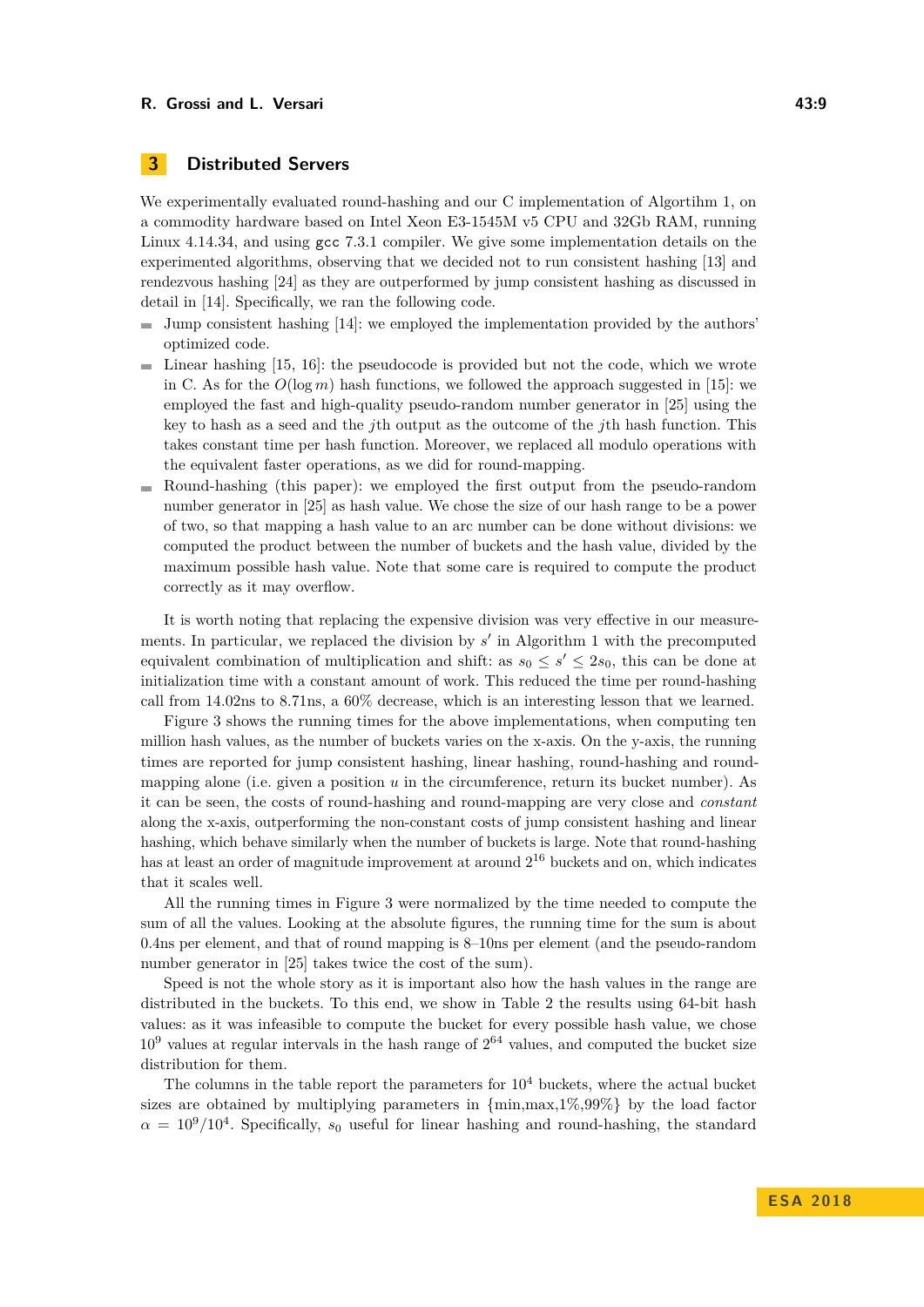### **43:10 Round-Hashing for Data Storage: Distributed Servers and External-Memory Tables**

<span id="page-9-1"></span>**Table 2** Statistics on how much hash space is assigned to a given bucket, with a total of 10000 buckets. Note that the actual bucket sizes are obtained by multiplying the numbers in columns min, max, 1%, 99& by the load factor *α*. Extremal values and percentiles are a ratio from the ideal value.

|                    | $s_0$          | $\overline{\mathcal{C}}$<br>$\mu$ | min   | max   | $1\%$ | 99%   | percentile ratio |
|--------------------|----------------|-----------------------------------|-------|-------|-------|-------|------------------|
| jump consistent h. |                | 0.316                             | 0.988 | 1.012 | 0.993 | 1.007 | 1.014            |
| round-hashing      | 1              | 29.325                            | 0.610 | 1.221 | 0.610 | 1.221 | 2.001            |
|                    | $\overline{2}$ |                                   | 0.814 | 1.221 | 0.814 | 1.221 | 1.500            |
|                    | 4              | 7.192                             | 0.977 | 1.221 | 0.977 | 1.221 | 1.250            |
|                    | 8              | 4.465                             | 0.976 | 1.085 | 0.976 | 1.085 | 1.112            |
| 16                 |                | 2.560                             | 0.976 | 1.028 | 0.976 | 1.028 | 1.053            |
|                    | 32             | 0.613                             | 0.976 | 1.002 | 0.976 | 1.002 | 1.027            |
|                    | 64             | 0.421                             | 0.989 | 1.002 | 0.989 | 1.002 | 1.013            |
|                    | 128            | 0.277                             | 0.995 | 1.002 | 0.995 | 1.002 | 1.007            |
| linear hashing     | 1              | 29.329                            | 0.602 | 1.232 | 0.605 | 1.228 | 2.030            |
|                    | $\overline{2}$ | 20.274                            | 0.803 | 1.234 | 0.808 | 1.228 | 1.520            |
|                    | $\overline{4}$ | 7.203                             | 0.964 | 1.232 | 0.969 | 1.225 | 1.264            |
|                    | 8              | 4.476                             | 0.965 | 1.095 | 0.970 | 1.090 | 1.124            |
|                    | 16             | 2.583                             | 0.965 | 1.041 | 0.970 | 1.034 | 1.066            |
|                    | 32             | 0.685                             | 0.968 | 1.014 | 0.973 | 1.009 | 1.037            |
|                    | 64             | 0.527                             | 0.980 | 1.014 | 0.984 | 1.009 | 1.025            |
|                    | 128            | 0.417                             | 0.985 | 1.014 | 0.990 | 1.009 | 1.019            |

error  $\frac{\sigma}{\mu}$  where  $\sigma$  is the variance and  $\mu$  is the average of the bucket sizes, the minimum and maximum bucket size, the 1% and 99% percentiles of the size, and the ratio between the latter two. This ratio is the most important parameter in the table as it shows how well-balanced are buckets. It can be easily seen that both round-hashing and linear-hashing can match almost perfectly, with round-hashing having a slightly better distribution. Based on this table, we can see that round-hashing and linear-hashing have distribution properties that are similar to jump consistent hashing, as long as we choose suitable values:  $s_0 = 64$  for round-hashing and  $s_0 = 128$  for linear hashing. Figure [3](#page-7-0) has been plotted using these values of *s*0.

### <span id="page-9-0"></span>**4 External-Memory Tables**

Given a universe U of keys, and a random hashing function  $h: U \rightarrow I$ , where I  $\{0, 1, \ldots, |I| - 1\}$ , we build a hash table that keeps a stash of keys in main memory. Armed with the round-hashing, we obtain a hash table called *round-table* that uses  $O(k+1)$  words in main memory, where *k* denotes the number of stash keys. We consider the stash to be a set of *k* keys, where notation stash[*b*] indicates the set { $x \in$  stash : findBucket( $h(x)/|I|$ ) = *b*} (e.g. a hash table in main memory with maximum size  $O(B + \log n / \log \log n)$  w.h.p. via a classical load balancing argument). To check if  $x \in \text{stash}$ , we check if  $x \in \text{stash}[b]$  where  $b = \text{findBucket}(x)$ . Also, for a user given parameter  $\epsilon$ , the guaranteed space utilization in external memory is  $1 - \epsilon$ .

The lookup algorithm is straightforward while the insertion algorithm is a bit more complex. After checking that the key is not in the table, it proceeds with the insertion. For this, we need to maintain the claimed space utilization of  $(1 - \epsilon)$ . That is, if  $\lceil \frac{n}{B(1-\epsilon)} \rceil$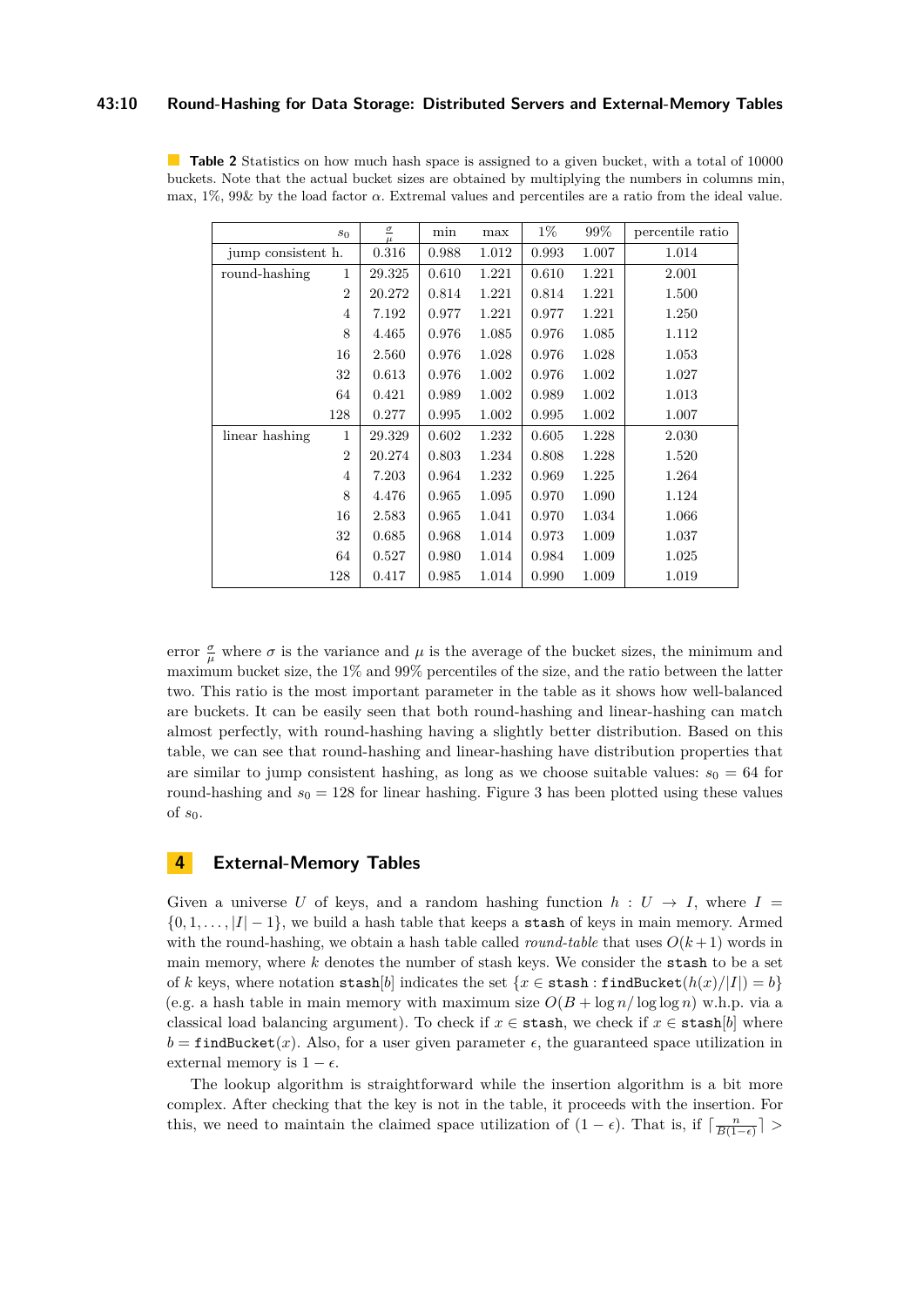|                | E                        |       |         |       |         |         |         |         |          |          |           |            |
|----------------|--------------------------|-------|---------|-------|---------|---------|---------|---------|----------|----------|-----------|------------|
| s <sub>0</sub> | 0                        |       | 0.001   |       | 0.01    |         | 0.03    |         | 0.05     |          | 0.1       |            |
|                | real                     | est.  | real    | est.  | real    | est.    | real    | est.    | real     | est.     | real      | est.       |
|                | 17.2%                    | 18.4% | 17.1%   | 18.3% | 16.7%   | 17.4%   | 15.9%   | 15.7%   | 15.1%    | 14.5%    | 13%       | 12%        |
| 4              | 5.6%                     | 6.8%  | 5.5%    | 6.7%  | 5.1%    | 5.9%    | 4.2%    | $4.4\%$ | $3.4\%$  | $3.4\%$  | 1.7%      | $1.7\%$    |
| 16             | $1.8\%$                  | 2.8%  | 1.7%    | 2.7%  | 1.3%    | $1.9\%$ | $0.7\%$ | $0.7\%$ | 0.3%     | $0.1\%$  | $0.01\%$  | $0.1\%$    |
| 32             | $1.4\%$                  | $2\%$ | 1.3%    | 1.9%  | $0.9\%$ | 1.2%    | $0.4\%$ | $0.3\%$ | $0.1\%$  | $0.5\%$  | $0.003\%$ | $0.009\%$  |
| 64             | 1.3%                     | 1.6%  | $1.2\%$ | 1.5%  | $0.8\%$ | $0.9\%$ | $0.3\%$ | $0.6\%$ | $0.1\%$  | $0.2\%$  | $0.003\%$ | $0.002\%$  |
| 256            | 1.3%                     | 1.3%  | 1.2%    | 1.3%  | $0.8\%$ | $1\%$   | $0.3\%$ | $0.3\%$ | $0.08\%$ | $0.09\%$ | $0.003\%$ | $0.0005\%$ |
| ideal          | $\overline{\phantom{a}}$ | 1.2%  | ٠       | 1.2%  | ٠       | $0.8\%$ | ۰       | $0.3\%$ | ٠        | 0.07%    |           | $0.0003\%$ |

<span id="page-10-0"></span>**Table 3** Percentage of elements on the stash as  $s_0$  and  $\epsilon$  change, with  $B = 1024$ .

numBuckets(), we need one more block. We invoke newBucket(), and receive a list of  $z < 2s_0$ block numbers. We have to distribute the keys stored in these  $z$  blocks over  $z + 1$  blocks. where the extra block has number numBuckets() as it is the latest allocated block number by round-mapping. In the distribution, the keys from the stash are also involved, as described below in the function distribute. After that, findBucket() finds the external-memory block block() that should contain the key: if it is full, the key is added to the stash.

Function distribute( $b_0, b_1, \ldots, b_{z-1}$ ) takes these *z* block numbers from newBucket(), knowing that  $b_z$  = numBuckets() is the new allocated block number, and thus allocates block( $b_z$ ). Then it loads block( $b_{z-1}$ ) and moves to block( $b_z$ ) all keys  $x \in \text{block}(b_{z-1})$  such that findBucket( $x$ ) =  $b_z$ . Also, for each  $x \in \text{stash}[b_{z-1}]$  such that findBucket( $x$ ) =  $b_z$ , it moves x to block $(b_z)$ , if there is room, or to stash $[b_z]$  otherwise. Next, we repeat this task for  $b_{z-2}$  and  $b_{z-1}$  while also taking care of moving keys from stash $[b_{z-1}]$  to block $(b_{z-1})$ if there is room, and so on. In this way, the cost of distribute is  $2z + 1$  block transfers, using  $O(B)$  space in main memory, taking  $O(s_0(B + \log n/\log \log n))$  CPU time w.h.p., and  $O(s_0B)$  expected time.

The deletion algorithm is similar to the insertion one, and its performance can be bound in the same way as above. We check the condition  $\lceil \frac{n}{B(1-\epsilon)} \rceil < \texttt{numBuckets}() - 1$  for  $n > 0$  to run freeBucket() using a slightly different distribute that proceeds in reverse. Note that the rhs of the condition is numBuckets()  $-1$  to avoid newBucket() being called too soon.

We can show that as long as we choose  $s_0 > \frac{2}{\epsilon}$  we have that the stash size of a hash table implemented with round-hashing is similar to the behaviour we would get with an uniform hash function (that would require rehashing). Thus, we recommend choosing  $s_0 \in \Sigma$  2, as confirmed by the experiments below. Moreover, we can show how to keep a copy of the stash in external memory, without increasing space usage but increasing the number of block operations per update to  $O(1 + \epsilon s_0)$ .

To evaluate our approach, we consider the worst-case stash size (over the number of keys) across multiple values of *n* (going from  $2^{10}B$  to  $2^{13}B$ ) for  $B = 512, 1024, 2048$  as  $\epsilon$  and  $s_0$ vary. The results are reported in Tables [3,](#page-10-0) where the left side of every column reports the ratio predicted by the analysis and the right side shows the effective maximum ratio reported during the experiment. As our analysis is substantially different when  $\epsilon s_0 > 1$ , we reported those values in bold to highlight them. Finally, the last row reports the best values one can hope to achieve for that value of  $\epsilon$ , that is, the values that our analysis predicts for a uniform hash function.

Looking at these results, we can make some observations. First, the values predicted by the analysis match the results fairly well, especially when  $s_0 \in \mathcal{S}$  1 or  $s_0 \in \mathcal{K}$  1. In particular, it almost never happens that the analysis is wrong by more than a factor of 3. Second, when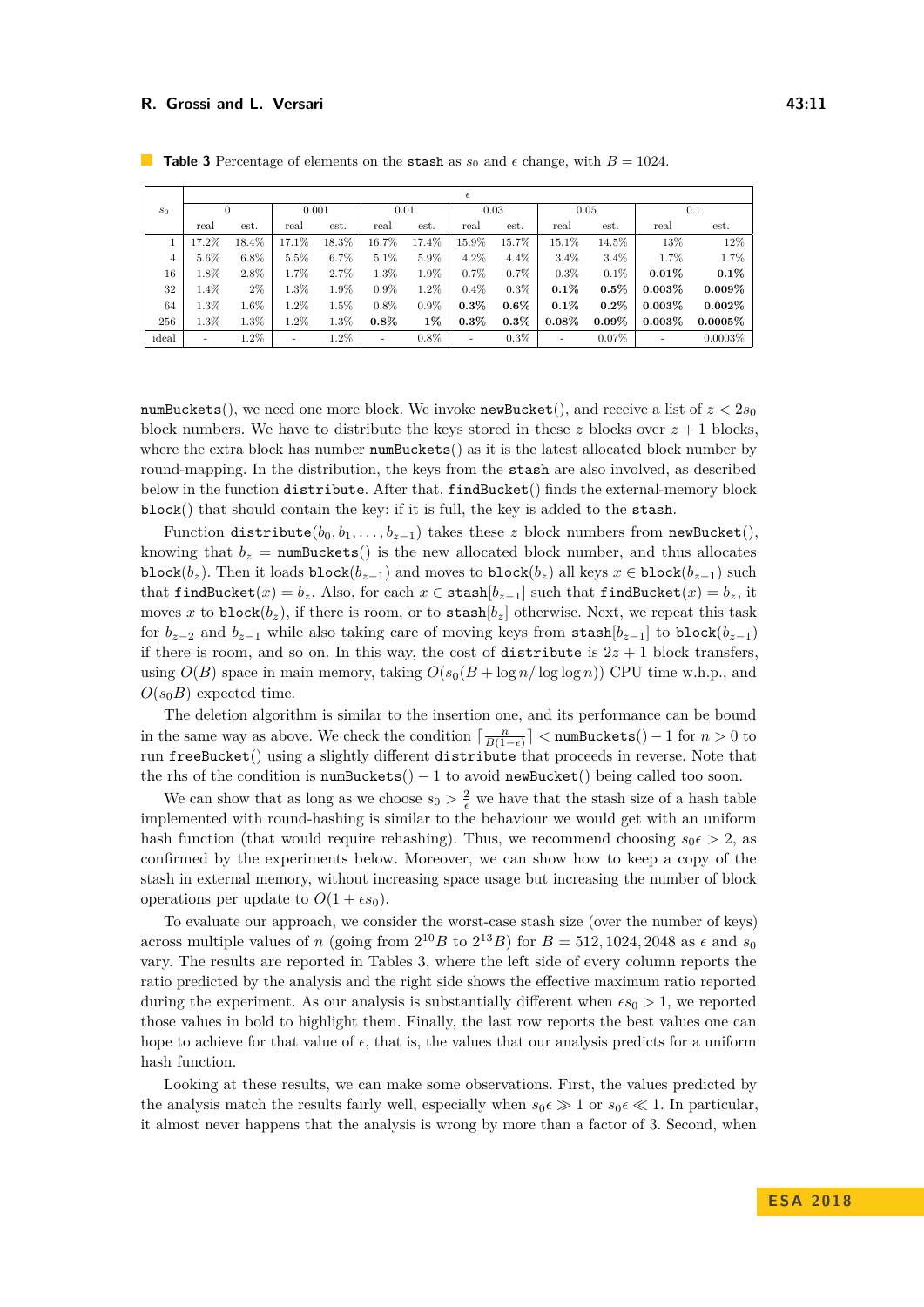#### **43:12 Round-Hashing for Data Storage: Distributed Servers and External-Memory Tables**



<span id="page-11-0"></span>**Figure 4** Stash size (on the y-axis) as *n* grows (on the x-axis) for  $s_0 = \frac{\epsilon}{2}$  and different values of  $\epsilon$ .

 $s<sub>0</sub>$  is small, stash size is fairly high, even for low space utilization. This is to be expected, as in this case different buckets may have very different assignment probabilities. Third, as *s*<sup>0</sup> grows, stash size quickly approaches the one that we would expect from the ideal case. Nonetheless, the improvement is fairly small when  $s_0$  goes over 32, even at low utilization. We thus recommend  $s_0$  to be chosen near 32 for practical usage.

We also considered how stash size varies over time, as more elements are inserted. To study that, we fixed  $s_0 = \frac{2}{\epsilon}$ , as recommended in the analysis section, and plotted the size of the stash against the number of elements in the table. The plots can be found in Figure [4.](#page-11-0) These plots clearly show the "cyclic" behavior of round-table: when a new round begins, the distribution of keys in buckets is further away from being uniform and, as a result, the stash size increases. As more steps of the round are completed, the spikes in stash size get progressively smaller as round-table balances keys in a better way, until a new round starts again and the table reverts to its previous behavior.

### **5 Conclusions**

We discussed a version of consistent hashing, called round-hashing, that scales well for large data sets in distributed servers. A key tool is round-mapping, and it would be interesting to see if it can have other applications, and if the number of changed buckets at each step can be reduced while keeping the same guarantees. As an example, we discussed how to obtain a dynamic hash table for external memory that guarantees at most one access to the external memory in the worst case,  $(1 - \epsilon)$  space utilization, efficient updates, and small stash size in main memory.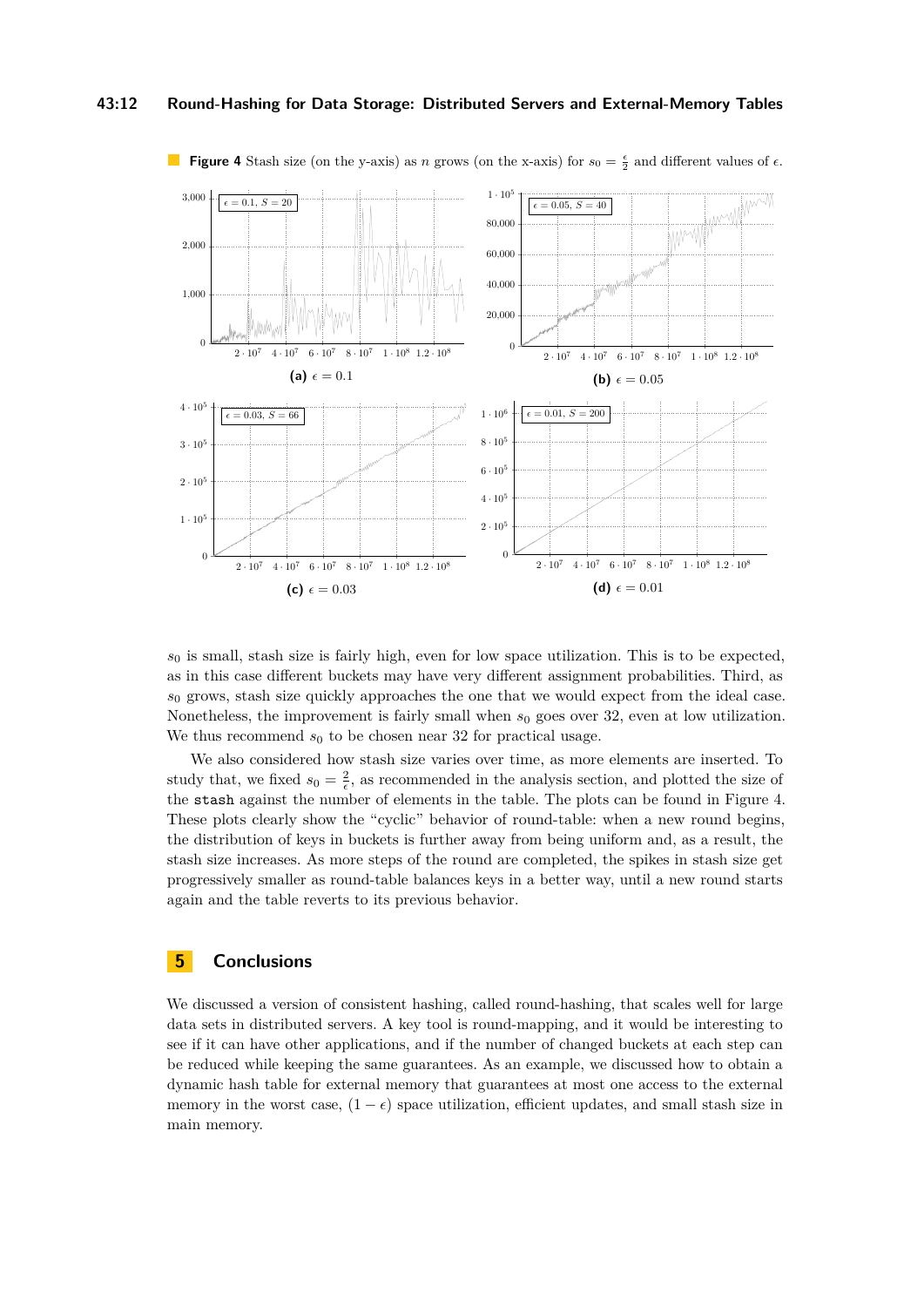#### **References**

- <span id="page-12-11"></span>**1** Alok Aggarwal and Jeffrey Scott Vitter. The input/output complexity of sorting and related problems. *Communications of the ACM*, 31(9):1116–1127, sep 1988.
- <span id="page-12-8"></span>**2** A. Andersson, P. B. Miltersen, S. Riis, and M. Thorup. Static dictionaries on AC<sup>0</sup> RAMs: query time  $\theta(\sqrt{\log n/\log \log n})$  is necessary and sufficient. In *Proceedings of 37th Conference on Foundations of Computer Science*, pages 441–450, Oct 1996. [doi:](http://dx.doi.org/10.1109/SFCS.1996.548503) [10.1109/SFCS.1996.548503](http://dx.doi.org/10.1109/SFCS.1996.548503).
- <span id="page-12-5"></span>**3** Noa Bar-Yosef and Avishai Wool. Remote algorithmic complexity attacks against randomized hash tables. In *SECRYPT 2007, Proceedings of the International Conference on Security and Cryptography, Barcelona, Spain, July 28-13, 2007, SECRYPT is part of ICETE - The International Joint Conference on e-Business and Telecommunications*, pages 117–124, 2007.
- <span id="page-12-9"></span>**4** Andrej Brodnik, Peter Bro Miltersen, and J. Ian Munro. Trans-dichotomous algorithms without multiplication—some upper and lower bounds. In *Algorithms and Data Structures, 5th International Workshop, WADS '97, Halifax, Nova Scotia, Canada, August 6-8, 1997, Proceedings*, pages 426–439, 1997.
- <span id="page-12-16"></span>**5** F. Cesarini and G. Soda. Single access hashing with overflow separators for dynamic files. *BIT Numerical Mathematics*, 33(1):15–28, Mar 1993. [doi:10.1007/BF01990340](http://dx.doi.org/10.1007/BF01990340).
- <span id="page-12-13"></span>**6** Alexander Conway, Martin Farach-Colton, and Philip Shilane. Optimal hashing in external memory. In *Proc. Automata, Languages and Programming, 45th International Colloquium (ICALP18)*, 2018.
- <span id="page-12-6"></span>**7** Scott A. Crosby and Dan S. Wallach. Denial of service via algorithmic complexity attacks. In *USENIX Security Symposium*. USENIX Association, 2003.
- <span id="page-12-4"></span>**8** Giuseppe DeCandia, Deniz Hastorun, Madan Jampani, Gunavardhan Kakulapati, Avinash Lakshman, Alex Pilchin, Swaminathan Sivasubramanian, Peter Vosshall, and Werner Vogels. Dynamo: amazon's highly available key-value store. In *Proceedings of the 21st ACM Symposium on Operating Systems Principles 2007, SOSP 2007, Stevenson, Washington, USA, October 14-17, 2007*, pages 205–220, 2007.
- <span id="page-12-15"></span>**9** Ronald Fagin, Jurg Nievergelt, Nicholas Pippenger, and H. Raymond Strong. Extendible hashing - a fast access method for dynamic files. *ACM Trans. Database Syst.*, 4(3):315–344, 1979. [doi:10.1145/320083.320092](http://dx.doi.org/10.1145/320083.320092).
- <span id="page-12-10"></span>**10** T. Granlund and P. L. Montgomery. Division by invariant integers using multiplication. *ACM Sigplan Notices*, 29:61–72, 1994.
- <span id="page-12-7"></span>**11** Intel Co. *Intel 64 and IA-32 Architectures Optimization Reference Manual*. Intel, order 248966-040, April 2018.
- <span id="page-12-12"></span>**12** Morten Skaarup Jensen and Rasmus Pagh. Optimality in external memory hashing. *Algorithmica*, 52(3):403–411, 2008.
- <span id="page-12-0"></span>**13** David Karger, Eric Lehman, Tom Leighton, Rina Panigrahy, Matthew Levine, and Daniel Lewin. Consistent hashing and random trees: Distributed caching protocols for relieving hot spots on the world wide web. In *Proceedings of the Twenty-ninth Annual ACM Symposium on Theory of Computing*, STOC '97, pages 654–663, New York, NY, USA, 1997. ACM. [doi:10.1145/258533.258660](http://dx.doi.org/10.1145/258533.258660).
- <span id="page-12-1"></span>**14** John Lamping and Eric Veach. A fast, minimal memory, consistent hash algorithm. *CoRR*, abs/1406.2294, 2014. [arXiv:1406.2294](http://arxiv.org/abs/1406.2294).
- <span id="page-12-2"></span>**15** Per-Åke Larson. Linear hashing with partial expansions. In *VLDB*, volume 6, pages 224– 232, 1980.
- <span id="page-12-3"></span>**16** Witold Litwin. Linear hashing: a new tool for file and table addressing. In *VLDB*, volume 80, pages 1–3, 1980.
- <span id="page-12-14"></span>**17** Harry G Mairson. The program complexity of searching a table. In *Foundations of Computer Science, 1983., 24th Annual Symposium on*, pages 40–47. IEEE, 1983.